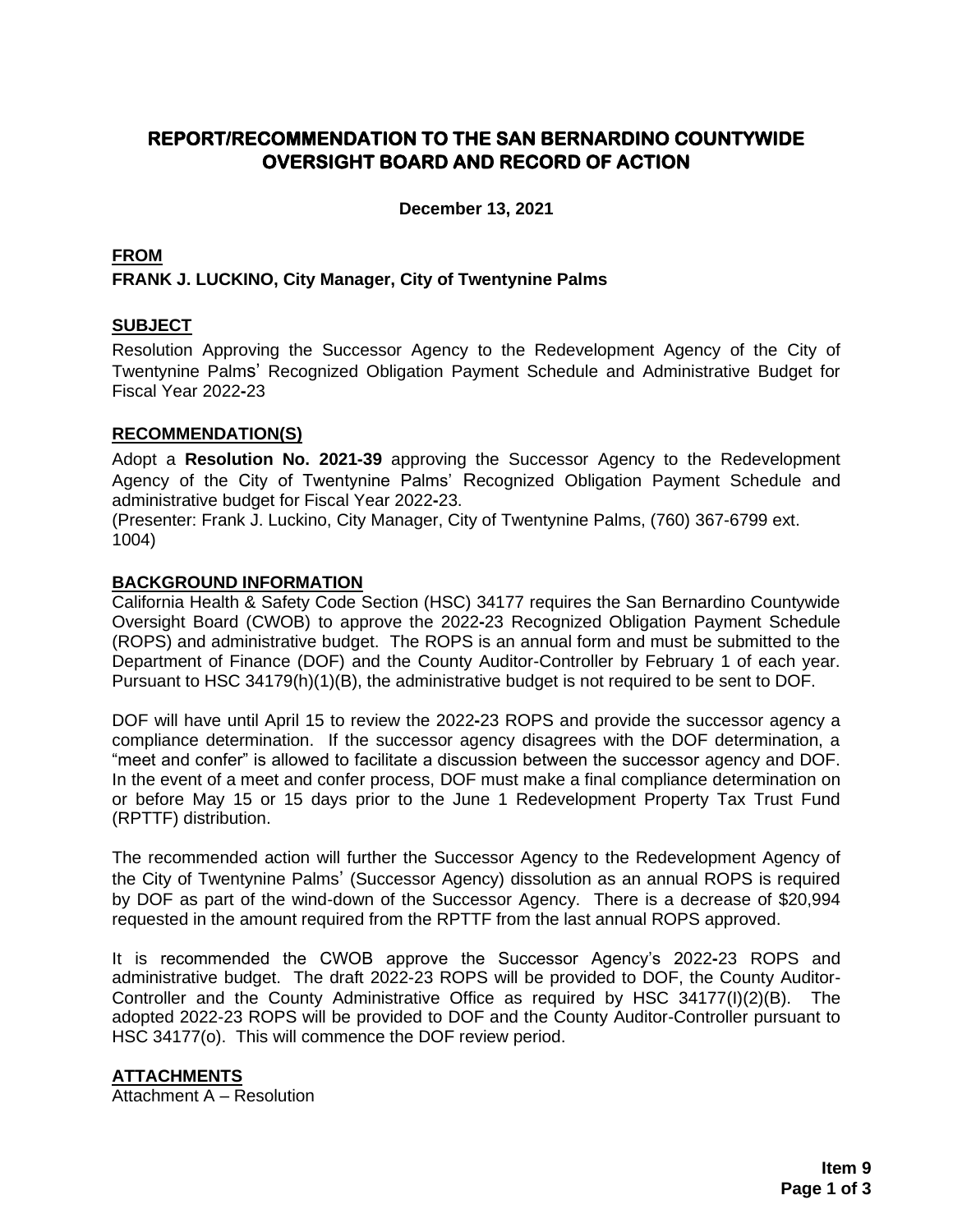**Resolution Approving the Successor Agency to the Redevelopment Agency of the City of Twentynine Palms' Recognized Obligation Payment Schedule and Administrative Budget for Fiscal Year 2022-23**

Attachment B – ROPS for Fiscal Year 2022-23 Attachment C – Administrative Budget for Fiscal Year 2022-23

#### **REVIEW BY OTHERS**

This item has been reviewed by Auditor-Controller/Treasurer/Tax Collector on November 18, 2021 and San Bernardino Countywide Oversight Board Legal Counsel on November 17, 2021.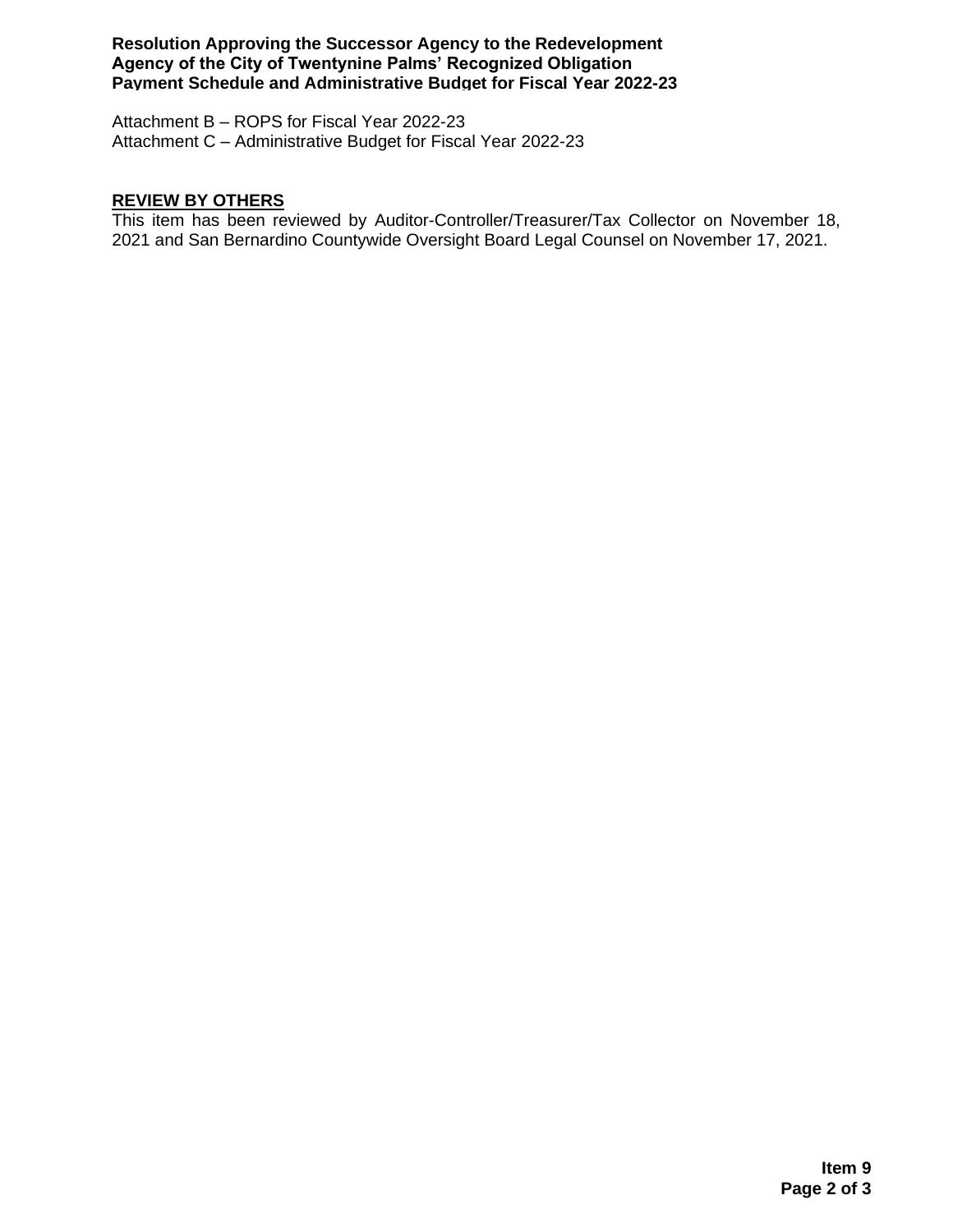**Resolution Approving the Successor Agency to the Redevelopment Agency of the City of Twentynine Palms' Recognized Obligation Payment Schedule and Administrative Budget for Fiscal Year 2022-23**

Record of Action of the San Bernardino Countywide Oversight Board

## **APPROVED**

Moved: Frederick Ang Seconded: Katie Hylton Ayes: Frederick Ang, Katie Hylton, Kenneth Miller, Cindy Saks, Acquanetta Warren, David Wert Absent: Lawrence Strong

Lynna Monell, SECRETARY

BY Mona Monell

DATED: December 13, 2021



- cc: W/Resolution File - San Bernardino Countywide Oversight Board w/attach
- KS 12/16/2021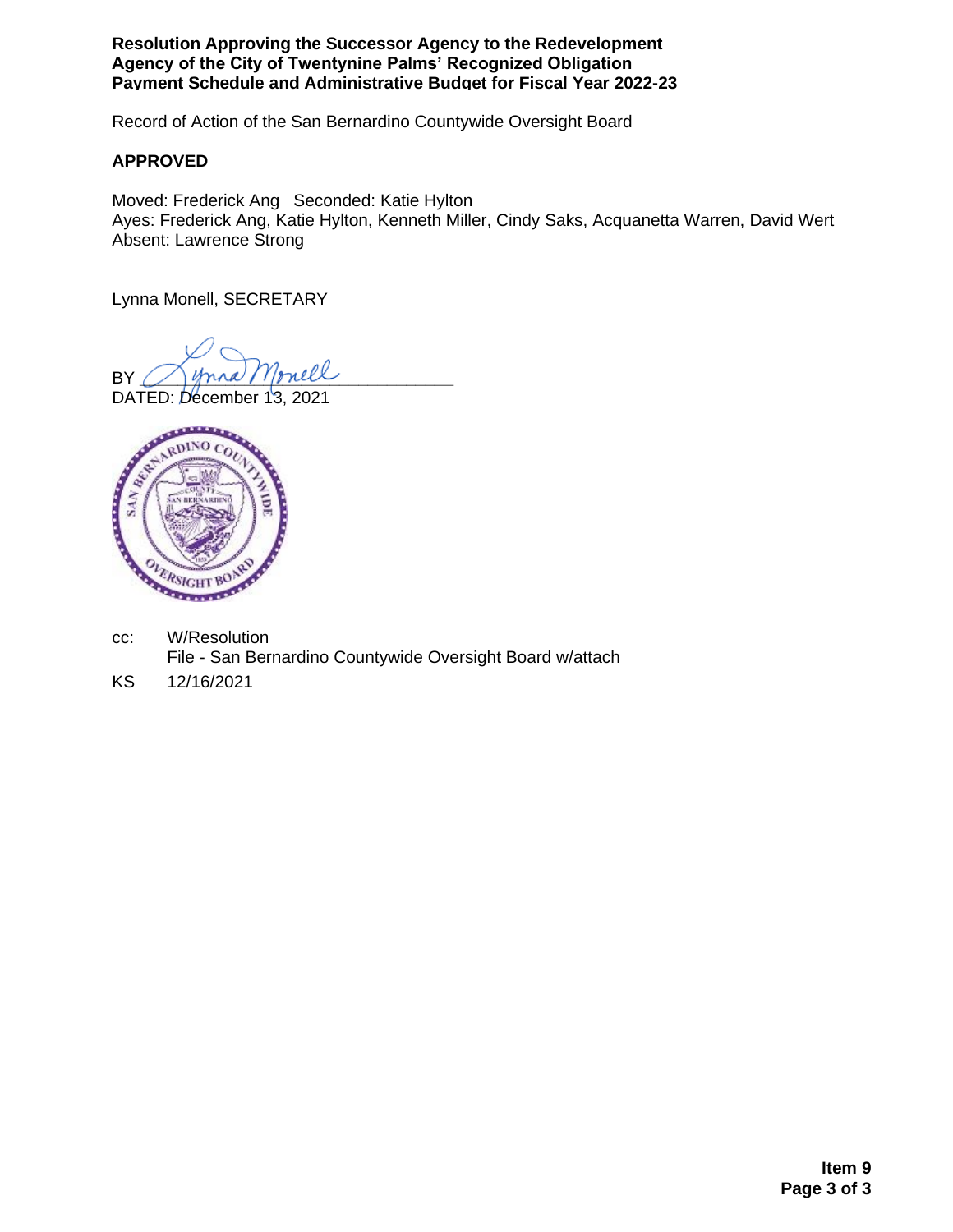#### **RESOLUTION NO. 2021-40**

#### **RESOLUTION OF THE SAN BERNARDINO COUNTYWIDE OVERSIGHT BOARD ADOPTING THE SUCCESSOR AGENCY TO THE** REDEVELOPMENT AGENCY OF THE CITY OF TWENTYNINE PALMS' **RECOGNIZED OBLIGATION PAYMENT SCHEDULE AND ADMINISTRATIVE BUDGET FOR FISCAL YEAR 2022-23**

On Monday, December 13, 2021 on motion of San Bernardino Countywide Oversight Board Member Ang, duly seconded by San Bernardino Countywide Oversight Board Member Hylton and carried, the following resolution is adopted by the San Bernardino Countywide Oversight Board. State of California.

WHEREAS, California Health and Safety Code Section (HSC) 34179(e) requires all action items of the San Bernardino Countywide Oversight Board be accomplished by resolution; and

WHEREAS, HSC 34177 requires the San Bernardino Countywide Oversight Board to approve the Recognized Obligation Payment Schedule (ROPS) and administrative budget; and

WHEREAS, pursuant to HSC 34177(o), the deadline for submitting the ROPS for Fiscal Year 2022-23 to the Department of Finance is February 1, 2022.

NOW, THEREFORE, the San Bernardino Countywide Oversight Board hereby resolves. determines and orders as follows:

Section 1. The foregoing recitals are true and correct.

Section 2. The Successor Agency to the Redevelopment Agency of the City of Twentynine Palms' ROPS and administrative budget for Fiscal Year 2022-23 in the form presented, together with such changes thereto as may be approved by the San Bernardino Countywide Oversight Board, are hereby approved.

Section 3. This resolution shall take effect from and after the date of its passage and adoption.

PASSED AND ADOPTED by the San Bernardino Countywide Oversight Board, State of California, by the following vote:

> OVERSIGHT BOARD MEMBER: Frederick Ang, Katie Hylton, Kenneth Miller, AYES: Cindy Saks, Acquanetta Warren, David Wert

NOES: **OVERSIGHT BOARD MEMBER:** 

ABSENT: **OVERSIGHT BOARD MEMBER:** 

\* \* \* \* \*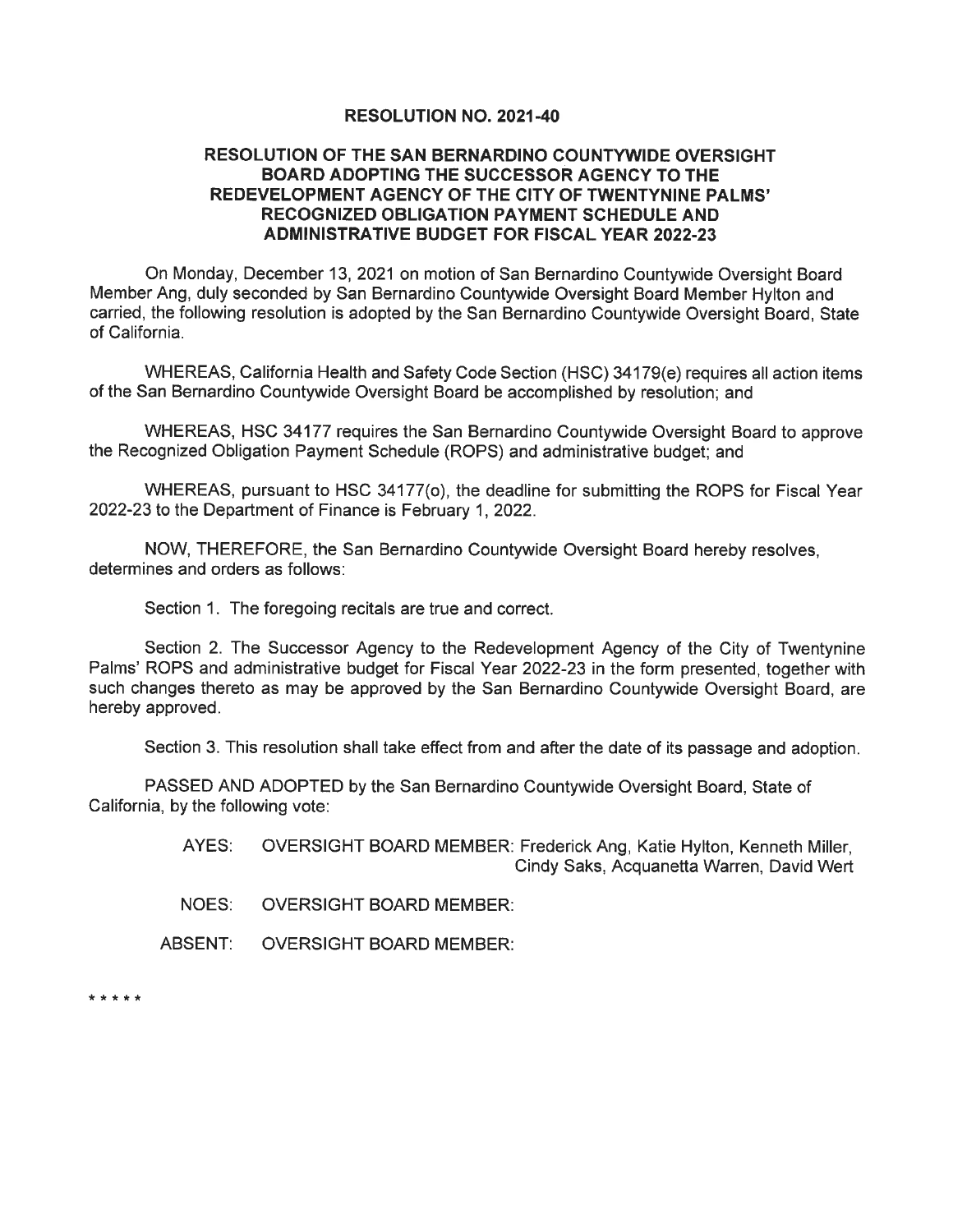**STATE OF CALIFORNIA** 

SS.

)  $\lambda$ 

 $\lambda$ 

SAN BERNARDINO COUNTY

I, LYNNA MONELL, Secretary to the San Bernardino Countywide Oversight Board, State of California, hereby certify the foregoing to be a full, true and correct copy of the record of the action taken by the Countywide Oversight Board, by vote of the members present, as the same appears in the Official Minutes of said Board at its meeting of December 13, 2021. #9 KS

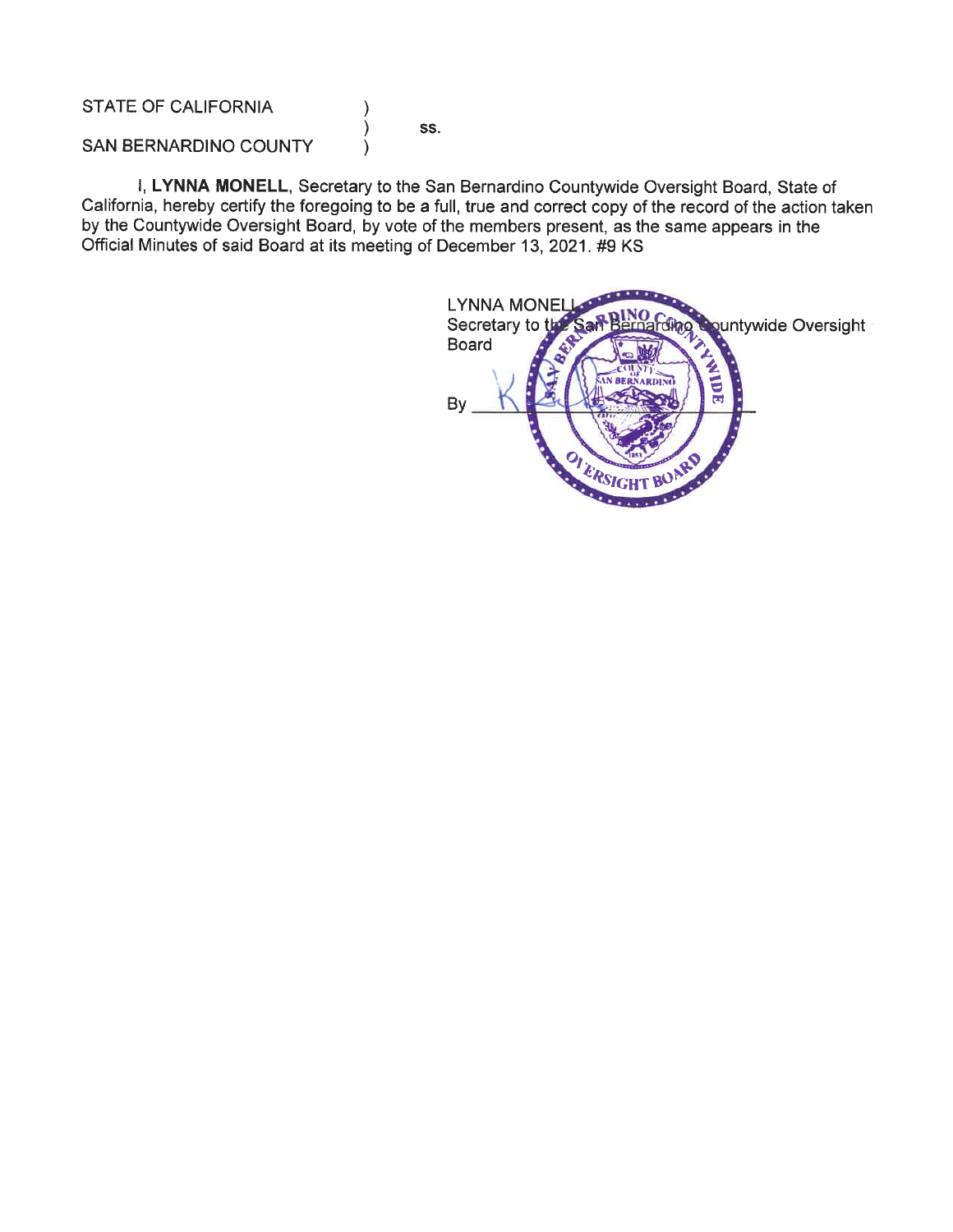## Recognized Obligation Payment Schedule (ROPS 22-23) - Summary Filed for the July 1, 2022 through June 30, 2023 Period

| Successor Agency: |                      | <b>City of Twentynine Palms</b>                                            |    |                                    |                                   |     |                  |
|-------------------|----------------------|----------------------------------------------------------------------------|----|------------------------------------|-----------------------------------|-----|------------------|
| County:           |                      | San Bernardino                                                             |    |                                    |                                   |     |                  |
|                   |                      | Current Period Requested Funding for Enforceable Obligations (ROPS Detail) |    | 22-23 A Total<br>(July - December) | 22-23 B Total<br>(January - June) |     | ROPS 22-23 Total |
| A                 |                      | Enforceable Obligations Funded as Follows (B+C+D):                         | S. | $-5$                               | $\sim$                            | -S. |                  |
| B                 | <b>Bond Proceeds</b> |                                                                            |    | $\sim$                             | $\sim$                            |     | $\sim$           |
| С                 | Reserve Balance      |                                                                            |    | $\sim$                             | $\blacksquare$                    |     | $\sim$           |
| D                 | Other Funds          |                                                                            |    | $\overline{\phantom{a}}$           | $\overline{\phantom{a}}$          |     | $\rightarrow$    |
| Е                 |                      | Redevelopment Property Tax Trust Fund (RPTTF) (F+G):                       | S. | 673,475 \$                         | 292,381 \$                        |     | 965,856          |
| F.                | <b>RPTTF</b>         |                                                                            |    | 617,225                            | 236,131                           |     | 853,356          |
| G                 | Administrative RPTTF |                                                                            |    | 56,250                             | 56,250                            |     | 112,500          |
| н                 |                      | <b>Current Period Enforceable Obligations (A+E):</b>                       |    | 673,475 \$                         | 292,381 \$                        |     | 965,856          |

Certification of Oversight Board Chairman: Pursuant to Section 34177 (o) of the Health and Safety Code, I hereby certify that the above is a true and accurate Recognized Obligation Payment Schedule for the above named successor

David Wert Name

Signature

December 13, 2021

Chairman

Title

Date

agency.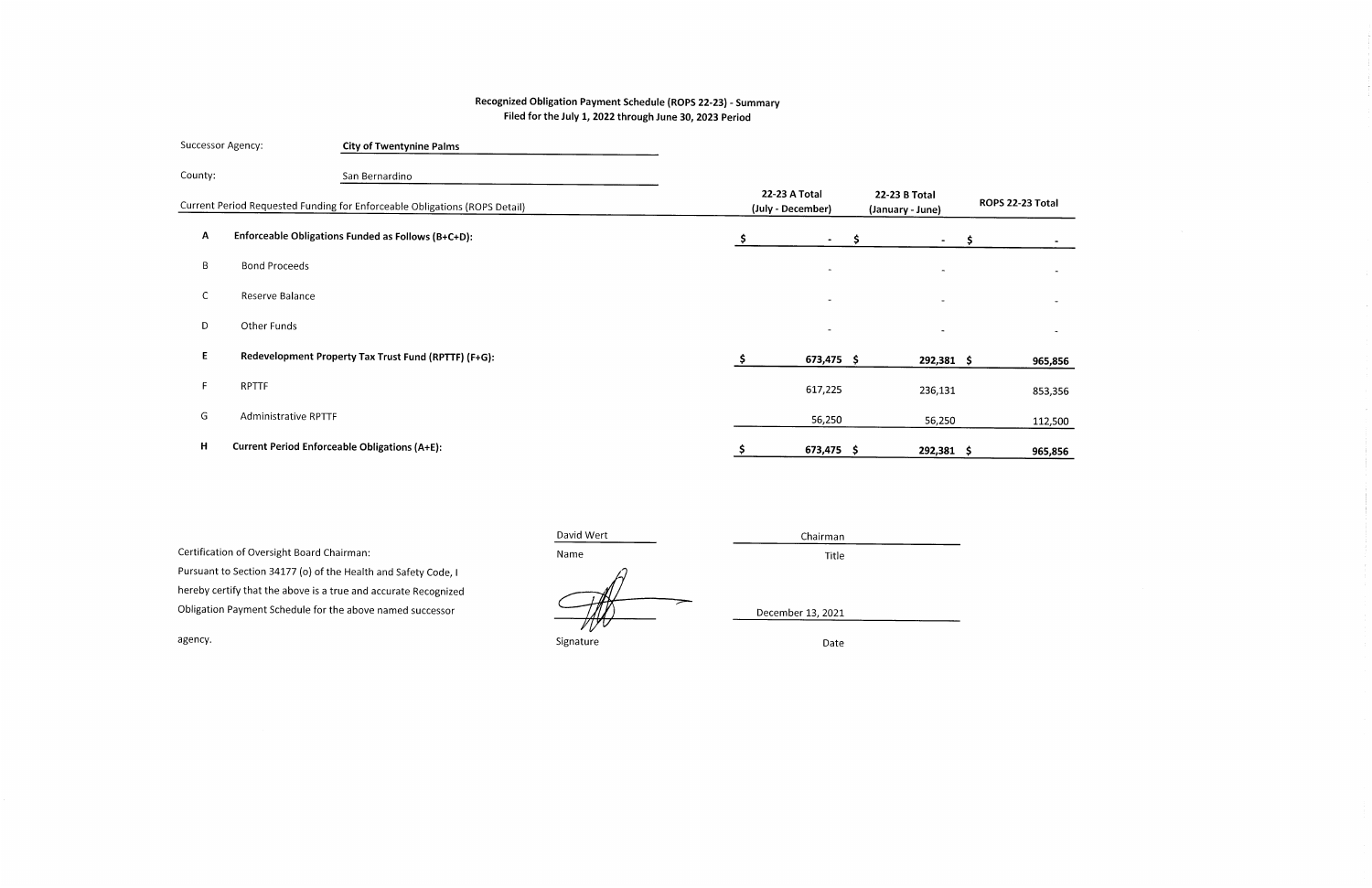|   |                                                       |                        |                       |                                       |                                    |                                                                               |                 | City of Twentynine Palms Recognized Obligation Payment Schedule (ROPS 22-23) - ROPS Detail |         | July 1,2022 through June 30, 2023<br>(Report Amounts in Whole Dollars) |                          |                                      |                           |         |              |                                        |                          |                               |                     |              |             |                       |
|---|-------------------------------------------------------|------------------------|-----------------------|---------------------------------------|------------------------------------|-------------------------------------------------------------------------------|-----------------|--------------------------------------------------------------------------------------------|---------|------------------------------------------------------------------------|--------------------------|--------------------------------------|---------------------------|---------|--------------|----------------------------------------|--------------------------|-------------------------------|---------------------|--------------|-------------|-----------------------|
| A |                                                       |                        |                       |                                       |                                    |                                                                               |                 |                                                                                            |         |                                                                        |                          |                                      |                           |         |              |                                        |                          |                               |                     |              |             |                       |
|   |                                                       |                        |                       |                                       |                                    |                                                                               |                 | Total                                                                                      |         |                                                                        |                          |                                      | 22-23 A (July - December) |         |              |                                        | 22-23 B (January - June) |                               |                     |              |             |                       |
|   | Item # Project Name/Debt Obligation                   | Obligation Type        |                       | Contract/Agreement Contract/Agreement | Payee                              | <b>Description/Project Scope</b>                                              | Project Area    | Outstanding                                                                                | Retired | <b>ROPS 22-23</b>                                                      |                          |                                      | <b>Fund Sources</b>       |         |              | 22-23 A                                |                          |                               | <b>Fund Sources</b> |              |             | 22-23 B               |
|   |                                                       |                        | <b>Execution Date</b> | <b>Termination Date</b>               |                                    |                                                                               |                 |                                                                                            | Debt or | Total                                                                  |                          |                                      |                           |         | <b>Total</b> |                                        |                          |                               |                     | Total        |             |                       |
|   |                                                       |                        |                       |                                       |                                    |                                                                               |                 | Obligation                                                                                 |         |                                                                        |                          | <b>Bond Proceeds Reserve Balance</b> | Other Funds               | RPTTF   | Admin RPTTF  |                                        |                          | Bond Proceeds Reserve Balance | Other Funds         | RPTTF        | Admin RPTTF |                       |
|   |                                                       |                        |                       |                                       |                                    |                                                                               |                 | \$18,482,800                                                                               |         |                                                                        | 965,856 \$               | $\sim$                               |                           | 617,225 | 56,250       | 673,475 \$                             |                          |                               | $\sim$              | $236,131$ \$ | 56,250      | 292,381               |
|   | 2011 Tax Allocation Bonds Series Bonds Issued After   | 12/31/10               | 4/19/2011             | 9/1/2042                              | U.S. Bank National<br>Association  | Bonds issued to fund non-<br>housing aspects of Project<br>Phoenix.           | Project Phoenix |                                                                                            | Y       |                                                                        |                          |                                      |                           |         |              | $\sim$                                 |                          |                               |                     |              |             | $\sim$                |
|   | 2011 Tax Allocation Bonds Series Bonds Issued After   | 12/31/10               | 4/19/2011             | 9/1/2042                              | U.S. Bank National                 | Bonds issued to fund housing<br>aspects of Project Phoenix.                   | Project Phoenix |                                                                                            | $\vee$  |                                                                        | $\overline{\phantom{a}}$ |                                      |                           |         |              | $\sim$                                 |                          |                               |                     |              |             | $\sim$                |
|   | Successor Agency Administrative Admin Costs<br>Budget |                        | 7/1/2022              | 6/30/2023                             | <b>Successor Agency</b>            | Administrative costs resulting<br>from dissolution of<br>Redevelopment Agency | Project Phoenix | 700,000                                                                                    | N       | IS.                                                                    | 112,500                  |                                      |                           |         | 56,250       | 56,250                                 |                          |                               |                     |              | 56,250      | 56,250<br>l S         |
| 9 | Successor Agency Continuing<br>Disclosure             | Professional Service   | 5/16/2008             | 9/1/2042                              |                                    | Kosmont Companies Continuing Disclosure                                       | Project Phoenix | 115,500                                                                                    | N       |                                                                        | 5,500                    |                                      |                           | 2,750   |              | 2,750                                  |                          |                               |                     | 2,750        |             | 2,750<br>$\mathbf{s}$ |
|   | 10 Bank Trustee Fees                                  | Fees                   | 5/16/2008             | 9/1/2042                              | U.S. Bank National                 | <b>Trustee Fees</b>                                                           | Project Phoenix | 46,200                                                                                     | N       |                                                                        | 2,200                    |                                      |                           | 1,100   |              | 1,100                                  |                          |                               |                     | 1,100        |             | 1,100<br>$\mathbf{s}$ |
|   | 11 2018 Tax Allocation Bonds                          | <b>Refunding Bonds</b> | 5/16/2008             | 9/1/2042                              | U.S. Bank National Refunding Bonds |                                                                               | Project Phoenix | 17,621,100                                                                                 | N       |                                                                        | 845,656                  |                                      |                           | 613,375 |              | 613,375<br>s.                          |                          |                               |                     | 232,281      |             | 232,281               |
|   |                                                       |                        |                       |                                       |                                    |                                                                               |                 |                                                                                            |         |                                                                        | $\sim$                   |                                      |                           |         |              | $\ddot{\phantom{0}}$<br>$\sim 10^{-1}$ |                          |                               |                     |              |             | $\sim$<br>$\sim$      |
|   |                                                       |                        |                       |                                       |                                    |                                                                               |                 |                                                                                            |         |                                                                        | $\sim$                   |                                      |                           |         |              | $\sim$                                 |                          |                               |                     |              |             | <b>Section</b>        |
|   |                                                       |                        |                       |                                       |                                    |                                                                               |                 |                                                                                            |         |                                                                        | $\sim$                   |                                      |                           |         |              | $\sim$                                 |                          |                               |                     |              |             | $\sim$                |
|   |                                                       |                        |                       |                                       |                                    |                                                                               |                 |                                                                                            |         |                                                                        | $\sim$                   |                                      |                           |         |              | $\sim 100$                             |                          |                               |                     |              |             | $\sim$ $ \sim$        |
|   |                                                       |                        |                       |                                       |                                    |                                                                               |                 |                                                                                            |         |                                                                        | $\sim$                   |                                      |                           |         |              | $\sim$                                 |                          |                               |                     |              |             | $\sim$                |
|   |                                                       |                        |                       |                                       |                                    |                                                                               |                 |                                                                                            |         |                                                                        | $\sim$                   |                                      |                           |         |              | $\sim$                                 |                          |                               |                     |              |             | <b>State State</b>    |
|   |                                                       |                        |                       |                                       |                                    |                                                                               |                 |                                                                                            |         |                                                                        | $\sim$                   |                                      |                           |         |              | $\sim$                                 |                          |                               |                     |              |             | <b>Contract</b>       |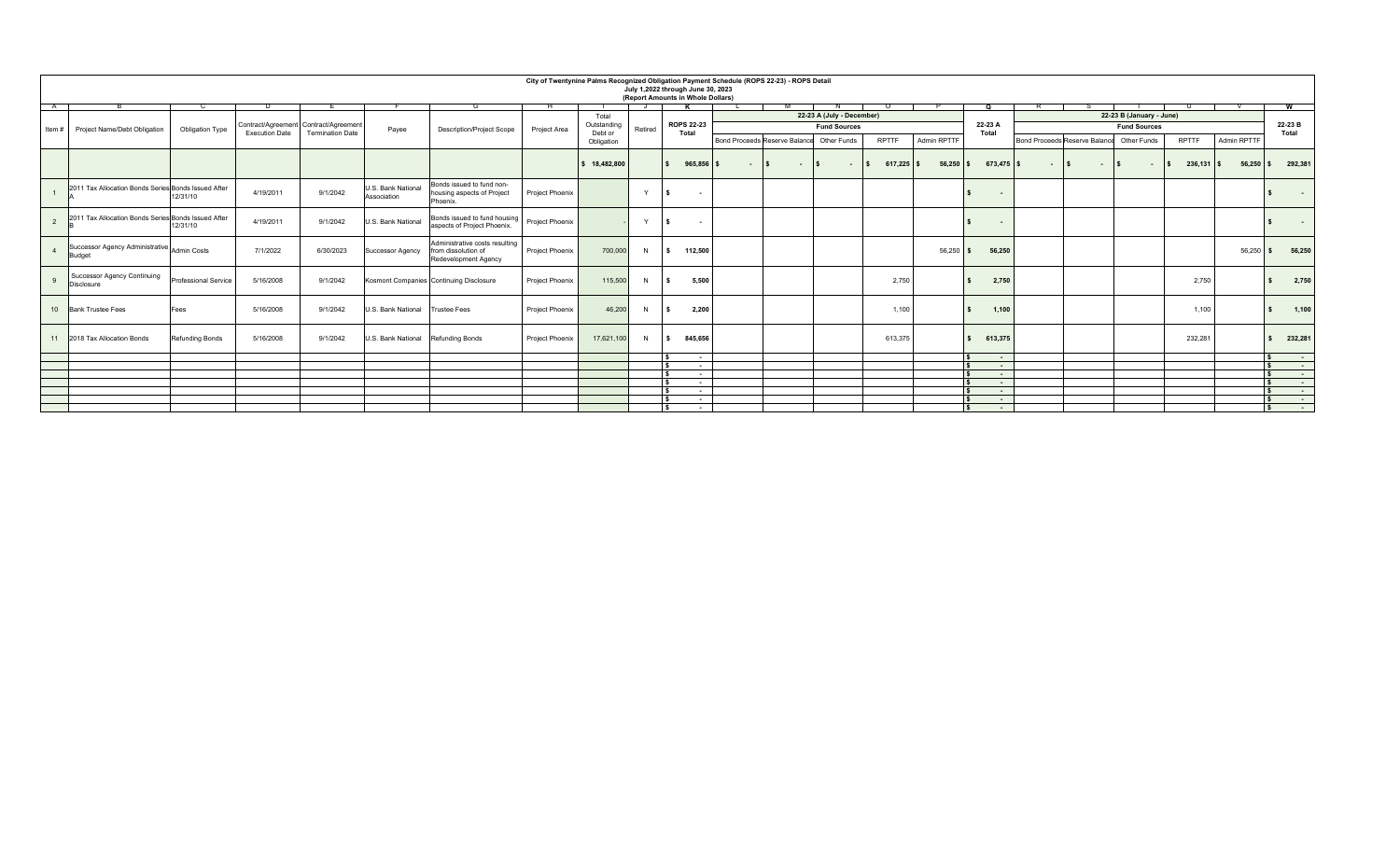|              | City of Twentynine Palms Recognized Obligation Payment Schedule (ROPS 22-23) - Report of Cash Balances<br>July 1, 2019 through June 30, 2020<br>(Report Amounts in Whole Dollars) |                                       |                                      |                                                                              |                                    |                           |                 |  |  |  |  |
|--------------|-----------------------------------------------------------------------------------------------------------------------------------------------------------------------------------|---------------------------------------|--------------------------------------|------------------------------------------------------------------------------|------------------------------------|---------------------------|-----------------|--|--|--|--|
|              |                                                                                                                                                                                   |                                       |                                      |                                                                              |                                    |                           |                 |  |  |  |  |
| A            | в                                                                                                                                                                                 | н                                     |                                      |                                                                              |                                    |                           |                 |  |  |  |  |
|              |                                                                                                                                                                                   | <b>Fund Sources</b>                   |                                      |                                                                              |                                    |                           |                 |  |  |  |  |
|              |                                                                                                                                                                                   |                                       | <b>Bond Proceeds</b>                 | <b>Reserve Balance</b>                                                       | <b>Other Funds</b>                 | <b>RPTTF</b>              |                 |  |  |  |  |
|              | <b>ROPS 19-20 Cash Balances</b><br>$(07/01/19 - 06/30/20)$                                                                                                                        | Bonds issued on or<br>before 12/31/10 | Bonds issued on or<br>after 01/01/11 | Prior ROPS RPTTF<br>and Reserve<br>Balances retained for<br>future period(s) | Rent,<br>Grants,<br>Interest, etc. | Non-Admin<br>and<br>Admin | <b>Comments</b> |  |  |  |  |
|              |                                                                                                                                                                                   |                                       |                                      |                                                                              |                                    |                           |                 |  |  |  |  |
| $\mathbf{1}$ | Beginning Available Cash Balance (Actual 07/01/19)<br>RPTTF amount should exclude "A" period distribution amount                                                                  |                                       |                                      | 72,362                                                                       |                                    | 15,515                    | 16-17 PPA       |  |  |  |  |
|              | 2 Revenue/Income (Actual 06/30/20)<br>RPTTF amount should tie to the ROPS 19-20 total<br>distribution from the County Auditor-Controller                                          |                                       |                                      |                                                                              |                                    | 853,939                   |                 |  |  |  |  |
|              | 3 Expenditures for ROPS 19-20 Enforceable Obligations<br>(Actual 06/30/20)                                                                                                        |                                       |                                      | 72,362                                                                       |                                    | 867,497                   |                 |  |  |  |  |
| 4            | Retention of Available Cash Balance (Actual 06/30/20)<br>RPTTF amount retained should only include the amounts<br>distributed as reserve for future period(s)                     |                                       |                                      |                                                                              |                                    |                           |                 |  |  |  |  |
|              | 5 ROPS 19-20 RPTTF Prior Period Adjustment<br>RPTTF amount should tie to the Agency's ROPS 19-20 PPA<br>form submitted to the CAC                                                 |                                       |                                      | No entry required                                                            |                                    | 1,957                     | 19-20 PPA       |  |  |  |  |
| 6            | Ending Actual Available Cash Balance (06/30/20)<br>C to F = $(1 + 2 - 3 - 4)$ , G = $(1 + 2 - 3 - 4 - 5)$                                                                         | $0$ \$<br>S                           | $0$   \$                             | $0 \mid$ \$                                                                  | $0$   \$                           | $\mathbf{0}$              |                 |  |  |  |  |